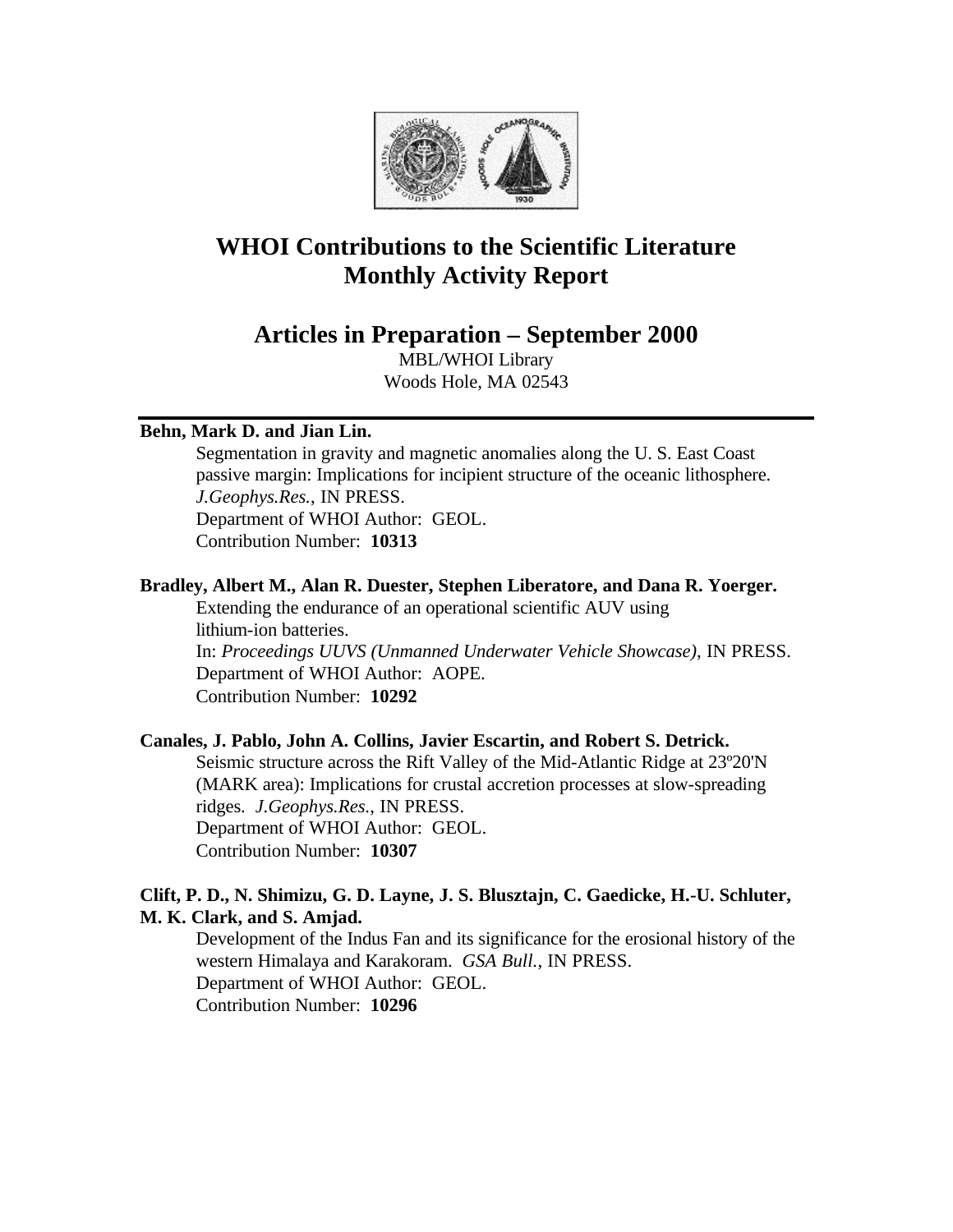### **Deuser, Werner G.**

Temporal variability of particle flux to the deep ocean. In: *Encyclopaedia of Ocean Sciences,* Academic Press, IN PRESS. Department of WHOI Author: MCG. Contribution Number: **10305**

# **Escartin, Javier, Mathile Cannat, Gaud Pouliquen, Aline Rabain, and Jian Lin.**

Crustal thickness of the V-shaped ridges south of the Azores hotspot (36º-39ºN): Constraints on ridge-hotspot interactions. *J.Geophys.Res.*, IN PRESS. Department of WHOI Author: GEOL. Contribution Number: **10310**

#### **Freed, Andrew M. and Jian Lin.**

The role of viscoelastic stress transfer in the delayed triggering of the 1999 Hector Mine, California, earthquake. *Nature*, IN PRESS. Department of WHOI Author: GEOL. Contribution Number: **10308**

## **Georgen, Jennifer, Jian Lin, and Henry J. B. Dick.**

Evidence from gravity anomalies for interactions of the Marion and Bouvet hotspots with the Southwest Indian Ridge: Effects of transform offsets. *Earth Planet.Sci.Lett.*, IN PRESS. Department of WHOI Author: GEOL. Contribution Number: **10311**

# **Lavender, Kara L., Russ E. Davis, and W. Brechner Owens.**

Observations of open-ocean deep convection in the Labrador Sea from subsurface floats. *J.Phys.Oceanogr.*, IN PRESS. Department of WHOI Author: PO. Contribution Number: **10318**

## **Lentz, Steve**

The influence of stratification on the wind-driven cross-shelf circulation over the North Carolina shelf. *J.Phys.Oceanogr.*, IN PRESS. Department of WHOI Author: PO. Contribution Number: **10290**

# **Lerperger, M., A. P. McNichol, J. Peden, A. R. Gagnon, K. L. Elder, W. Kutschera, W. Rom, and P. Steier.**

Ocean uptake of  $CO_2$  re-estimated through  $\ddot{a}^{13}$ C in WOCE samples. *Nuc.Instrum.&Methods*, IN PRESS. Department of WHOI Author: GEOL. Contribution Number: **10283**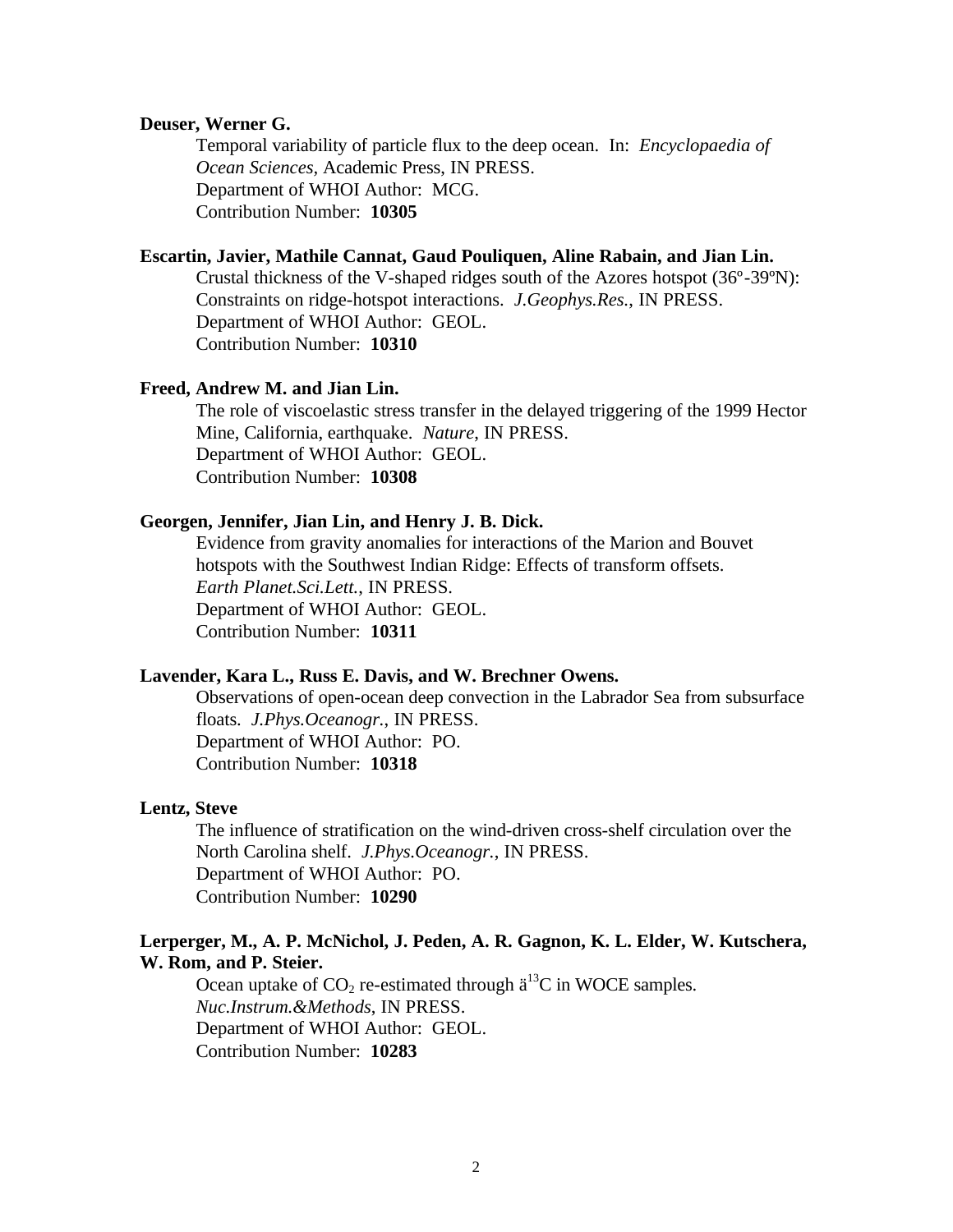### **McGuire, Jeffrey J., Thomas M. Jordan, and Jian Lin.**

Complexities of transform fault plate bouundaries in the oceans. In: *AGU Special Publication: Plate Boundary Zones.* S. Stein and J. Freymuller, eds*.*, IN PRESS. Department of WHOI Author: GEOL. Contribution Number: **10309**

## **Metaxas, Anna**

Behaviour in flow: Perspectives on the distribution and dispersion of meroplanktonic larvae in the water column. *Can.J.Fish.Aquat.Sci.*, IN PRESS. Department of WHOI Author: BIO. Contribution Number: **10295**

#### **Rozdilsky, I., L. Stone, and A. R. Solow.**

Testing for multiple stable states in population time series. *Ecology*, IN PRESS. Department of WHOI Author: MPC. Contribution Number: **10301**

## **Schultz, Richard A. and Jian Lin.**

3-D normal faulting models of the Valles Marineris, Mars, and geodynamic implications. *J.Geophys.Res.*, IN PRESS. Department of WHOI Author: GEOL. Contribution Number: **10312**

## **Schumacher, Mary E. and Porter Hoagland.**

The protocol concerning pollution from land-based sources and activities in the wider Caribbean region: A breakthrough for the Caribbean, but how closely should others follow their lead?. *Ocean Yearbook 16*, IN PRESS. Department of WHOI Author: MPC. Contribution Number: **10289**

## **Solow, Andrew, Cabell Davis, and Qiao Hu.**

Estimating the taxonomic composition of a sample when individuals are classified with error. *Limnol.Oceanogr.*, IN PRESS. Department of WHOI Author: MPC. Contribution Number: **10298**

## **Solow, Andrew R.**

Fisheries recruitment and the North Atlantic oscillation. *Fish.Res.*, IN PRESS. Department of WHOI Author: MPC. Contribution Number: **10314**